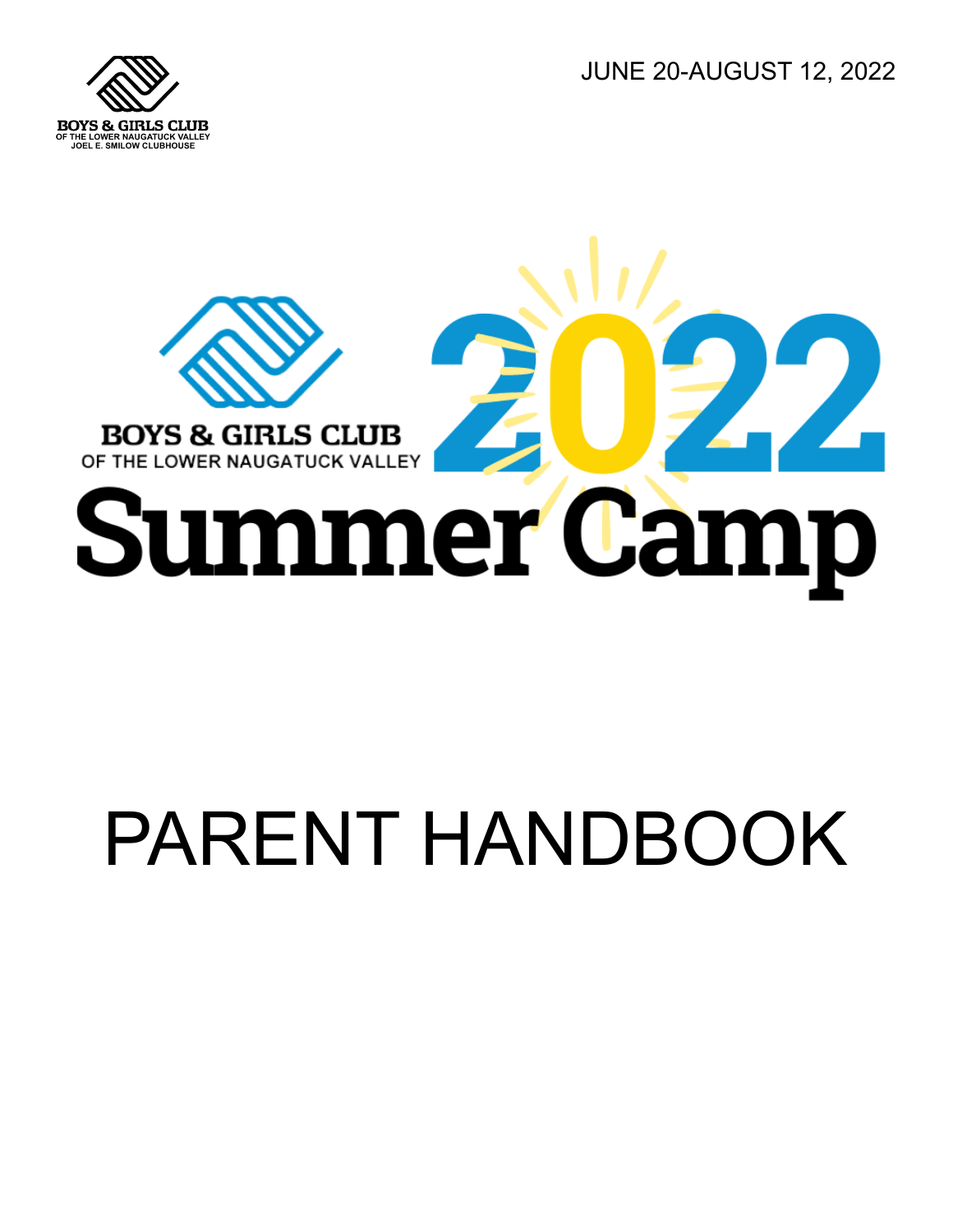

## Table of Contents

| Staff Roster, Club Mission, Vision, Values, History                                                       | $\mathcal{P}$ |
|-----------------------------------------------------------------------------------------------------------|---------------|
| Schedule, Cost, Registration, Care4Kids                                                                   | 3             |
| Payment Policies, Bounced Checks, Past-Due Balances, Mass Communication Policy, Camp Bank                 | 4             |
| Field Trips, Camp Hours, Late Pickup Policy, Drop Off & Pick Up                                           | 5             |
| Schedule Updates, Behavior Management, Club Rules, Termination                                            | 6             |
| Discipline Process, Visitors, Breakfast & Lunch, Gym Rules, Personal Belongings, Lost & Found, Smoke-Free |               |
| Environment                                                                                               | 7             |
| Emergency Medical Procedures, Illness, Head Lice, Medication, COVID-19                                    | 8             |
| Toilet Training, Fire Procedure, Evacuation                                                               | 9             |
| Child Abuse                                                                                               | 10            |

# Staff Roster

| Baron Jones    | Unit Director                             |
|----------------|-------------------------------------------|
| Taylor Maynard | Membership Coordinator/Alternate Director |
| Alex Smith     | Alternate Director                        |

# Club Mission

To provide, in a safe environment, programs that inspire, educate, guide, and enable all young people, especially those who need us most, to realize their full potential as productive, responsible, and caring citizens.

# Vision Statement

To provide a world-class Club experience that encourages leadership, academic success, good character, citizenship, and healthy lifestyle.

# Core Values

The following core values exemplify our mission: trustworthy, respectful, inspired, dependable, and enabled.

#### History

- Established in 1926 as the Community Building Association
- Incorporated as a Boys Club in 1956
- Merged with the Community Center in 1969
- Girls admitted as full-time members in 1980
- Name changed to reflect service increase to the entire Valley in 1993 to Boys & Girls Club of the Lower Naugatuck Valley
- Opened new Clubhouse in Shelton June 1999
- Opened new Clubhouse in Ansonia in May 2009

The Club is a non-profit (501)(c)(3), private organization for dues-paying members. Memberships are required to use the Club facilities.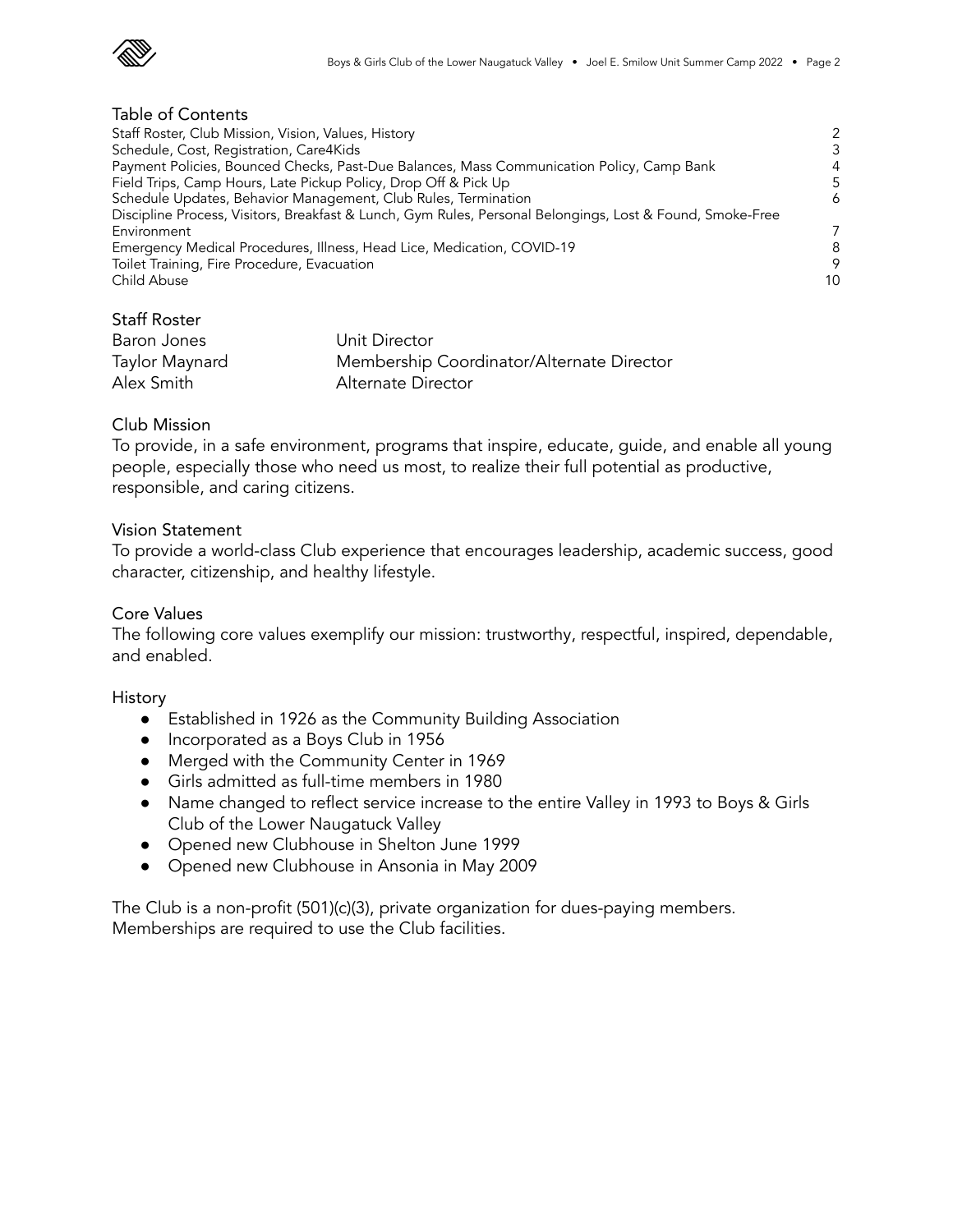

| Schedule      |                         |
|---------------|-------------------------|
| 7:30-9:00     | Drop Off                |
| 7:30-8:45     | <b>Breakfast</b>        |
| $9:00 - 6:00$ | Program                 |
| 6:00          | <b>Clubhouse Closes</b> |
|               |                         |

Cost \$165 per week for 5 years – 2<sup>nd</sup> Grade \$150 per week for 3<sup>rd</sup>-8<sup>th</sup> Grade \$25 per week for 9<sup>th</sup>–12<sup>th</sup> Grade \$100 per week per child for Additional Siblings, higher cost prevails Sibling discount only applicable to 5 year olds-8<sup>th</sup> grade rate. Weekly rate only, no daily rates.

# All rates are based on the grade your child is entering in the 2022-23 Fall School year.

There is a \$25 late fee for payments received after 6 pm on Thursday the week before the child attends camp. The Club accepts personal checks, money orders, and cash. When paying with cash, please ask for a receipt. Be sure to write your child/children's names on all paperwork, including checks, or we will not know who to apply the payment to.

Pre-printed payment envelopes are available at the Information Desk. Use these for weekly tuition, bank, and trip payments. Please specify what each amount is for, what amount is for what child if there is more than one, and write both your full name and your child's full name.

# Required for Registration

Registration is all online at www.BGC-LNV.org. Registration is not complete until payment and all necessary forms have been received. It is the parent's responsibility to follow up if they are unsure. You will NOT receive confirmation of registration.

Registration is not complete and child may not attend camp until we have ALL of the following:

- Completed online registration at www.BGC-LNV.org
- **●** Completed physical form
- **●** Valid Birth Certificate for all 5 year olds
- Completed Authorization for the Administration of Medicine form (for campers with epi-pen or inhalers). Children requiring these medications may not attend camp without this properly completed form.
- Care4Kids Child Care Certificate or full tuition
- Scholarship application (for those denied by or ineligible for Care4Kids)
- Full week's tuition payment

# Care4Kids

Care4Kids applications can be found on the Care4Kids website at www.CTcare4kids.com, or you may call them at 888-214-5437. The Boys & Girls Club does not provide Care4Kids applications. Parents/guardians must complete the Parent Provider Agreement before bringing it to us to complete our portion. When it is ready, we will call you to pick your form up so you can send it in. The Boys & Girls Club will not fax or mail any Care4Kids forms in. Please note,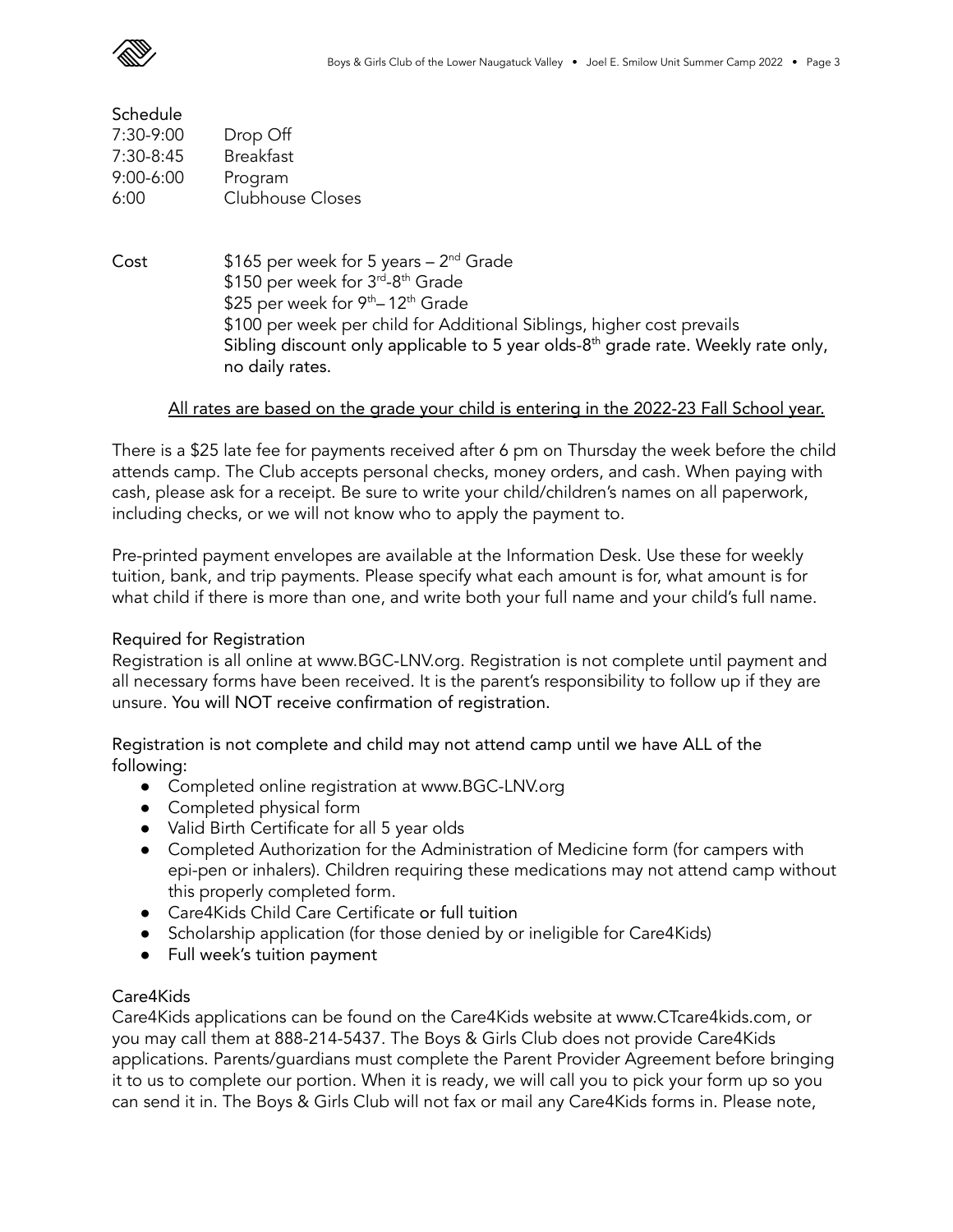

Care4kids only starts accepting applications on May 1st. If you send in your application before that date, they will deny it. When registering, if you have not yet received your Child Care Certificate, the full weekly tuition amount must be paid, and the full weekly tuition amount must continue to be paid until the Child Care Certificate is received and reviewed by us. When the Child Care Certificate is received, parents must contact Taylor Maynard, Membership Coordinator, to discuss the balance they will be responsible for paying. If Care4Kids does not cover the entire tuition, parents will be responsible for the balance. If there are any reimbursements due to you for payments made while waiting for Care4Kids, reimbursement will be made after Care4Kids reimburses our Boys & Girls Club. Please be patient as this reimbursement could take several months.

## Payment Policies

As a non-profit organization, we are dependent on prompt payments from all our Club families. Payment for summer camp is due by 6 pm on the Thursday before your child will attend camp. Any payments made after this time are subject to a \$25 late fee. Nonpayment will result in a membership suspension from summer camp. We do not pro-rate; the weekly fee is the same whether your child comes one day or all days of the week.

## Bounced Checks

A fee of \$25 will be charged for each check written to the Club that is returned by the bank. If more than one check is returned within a calendar year, you will be required to pay with cash or money order for the remainder of summer camp.

#### Past-Due Balances

The Boys & Girls Club of the Lower Naugatuck Valley cannot carry past-due accounts. All current account balances must be cleared prior to registration for each new year before child is allowed to attend Summer Camp. Families are encouraged to make an appointment with the Unit Director to address financial issues in a confidential atmosphere.

# Mass Communication Policy

Mass communications about our Clubhouse hours will be sent to parents through our e-mail newsletter. This includes information about our hours on any day that would prevent us from operating during our normal business hours, such as the hurricane of 2012. This e-mail newsletter is the only way we will be communicating with our parents. Please note that while we do submit our information to News Channel 8, we have no control over when the notifications are published. Also, News Channel 8 offers a pre-set menu to choose from, so we can't use their service if the circumstance is out of their menu parameters. To sign up for our e-mail newsletter, visit our website at www.BGC-LNV.org or fill out an e-mail newsletter card at our Membership Desk.

# Camp Bank

The bank is available so children do not have to carry money with them. You can deposit money into your child's bank account in the morning or on a weekly basis. The bank will be located at the Membership Desk. The K-2<sup>nd</sup> Grade Program also has a bank in their room. Bank deposits must be paid separately from tuition and must be paid in cash. It is the parents responsibility to empty your child(ren)'s bank at the end of the summer or when your child stops attending camp.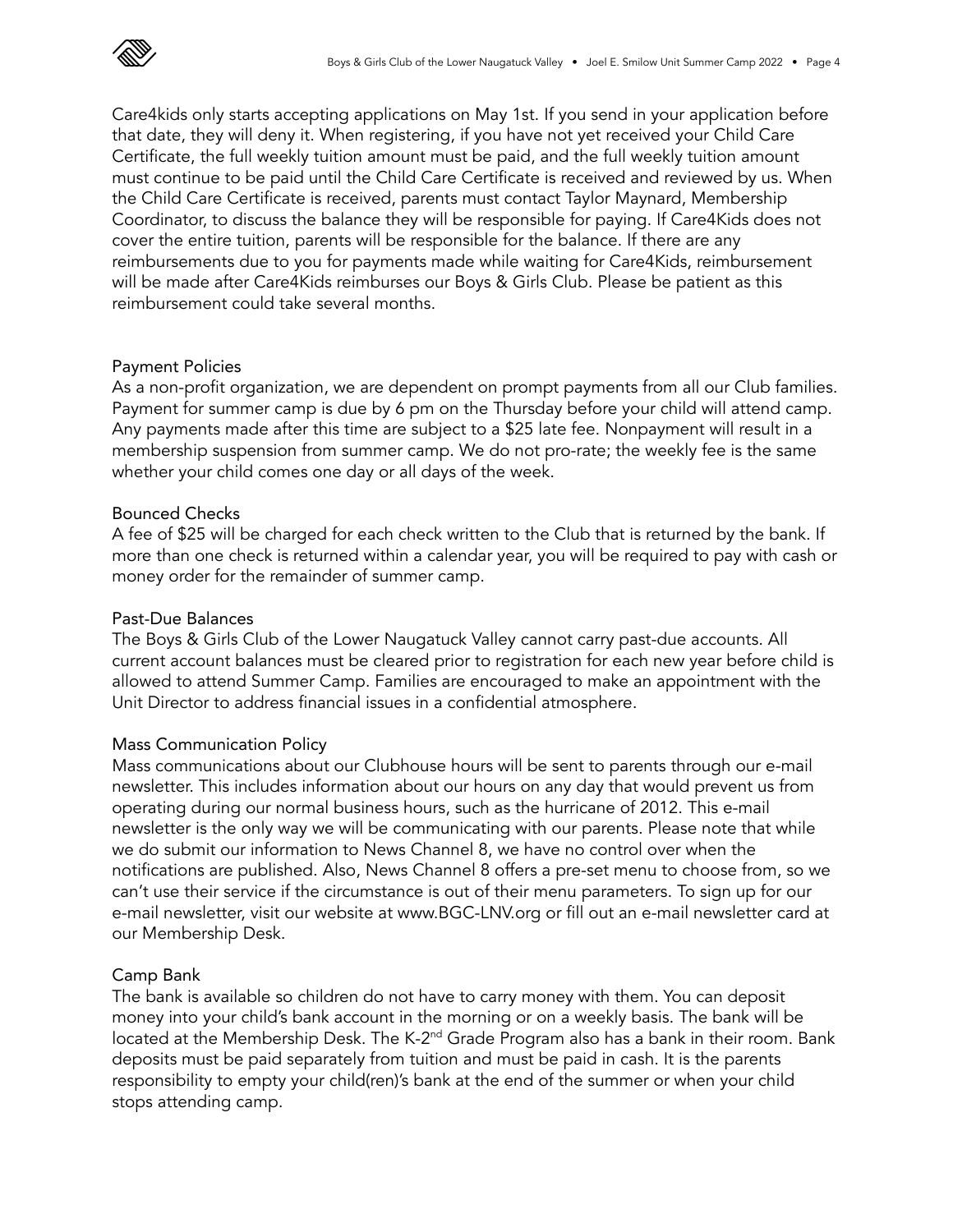

#### Field Trips

Field trips require a permission slip. Permission slips are available on Fridays but will not be accepted until Monday. Permission slips without payment will not be accepted, nor will incomplete slips. All trips are first-come, first-serve; pre-payment will not be accepted. Permission slips for Wednesday trips are not accepted after Tuesday at 10 am. Handwritten permission slips will not be accepted. Verbal permission will not be accepted. Field Trips must be paid separately from tuition.

# Camp Hours

Camp day begins at 7:30 am and ends at 6 pm. Do not leave your child on Club property before 7:30 am. Camp staff leaves and our building closes at 6 pm.

# Late Pickup Policy

Once the camp day ends, our staff leave the building. We rely on our parents to pick their children up promptly. Should parents be late for any reason, the following policy will be in effect:

- \$10 from 6:01-6:15 pm
- \$5 for every 15 minutes thereafter
- Must be paid the next morning, or camper will not be allowed to attend camp. No exceptions.
- Repeated violations may result in termination of camp enrollment.

If a child has not been picked up within 15 minutes of our closing time, our staff will call the child's parents at all contact numbers listed in the child's registration. If they cannot be reached, staff will call the emergency and alternate contacts. When all avenues of reaching parents have been tried, emergency contacts have been called, and more than 1 hour passes, we have no other choice but to turn custody of the child over to the Ansonia Police Department. Two staff members at least 18 years of age or older will remain with the child at all times.

Member Drop-Offs and Pick-Ups

- Drop off in the morning between 7:30-9 am.
- Parents must come in to the foyer to bring members in to check-in.
- Parents must come in to the foyer/to the door to retrieve their child upon pick-up.
- Sign children in with the staff in the foyer. Once a child has arrived at camp, they may not leave camp grounds, even with parental permission (excluding field trips).
- If you are picking your child up early, it is your child's responsibility to stay at the Club on trip days and tell their counselor—do not send your child on a field trip if he or she will be leaving early, because the trip members may not return in time.
- Parents must come in to the foyer to pick members up.
- Children are not allowed to wait outside or in the foyer for rides. Please park your car in the lined spaces (not in the front circle—this is a fire lane) and walk inside to the foyer.

To help eliminate morning traffic jams at the Membership Desk, please:

- Take permission slips home on Friday for the following week.
- Fill out the permission slip at home and put it into an envelope with the payment (take some envelopes from the Membership Desk!), and hand it in on Monday morning.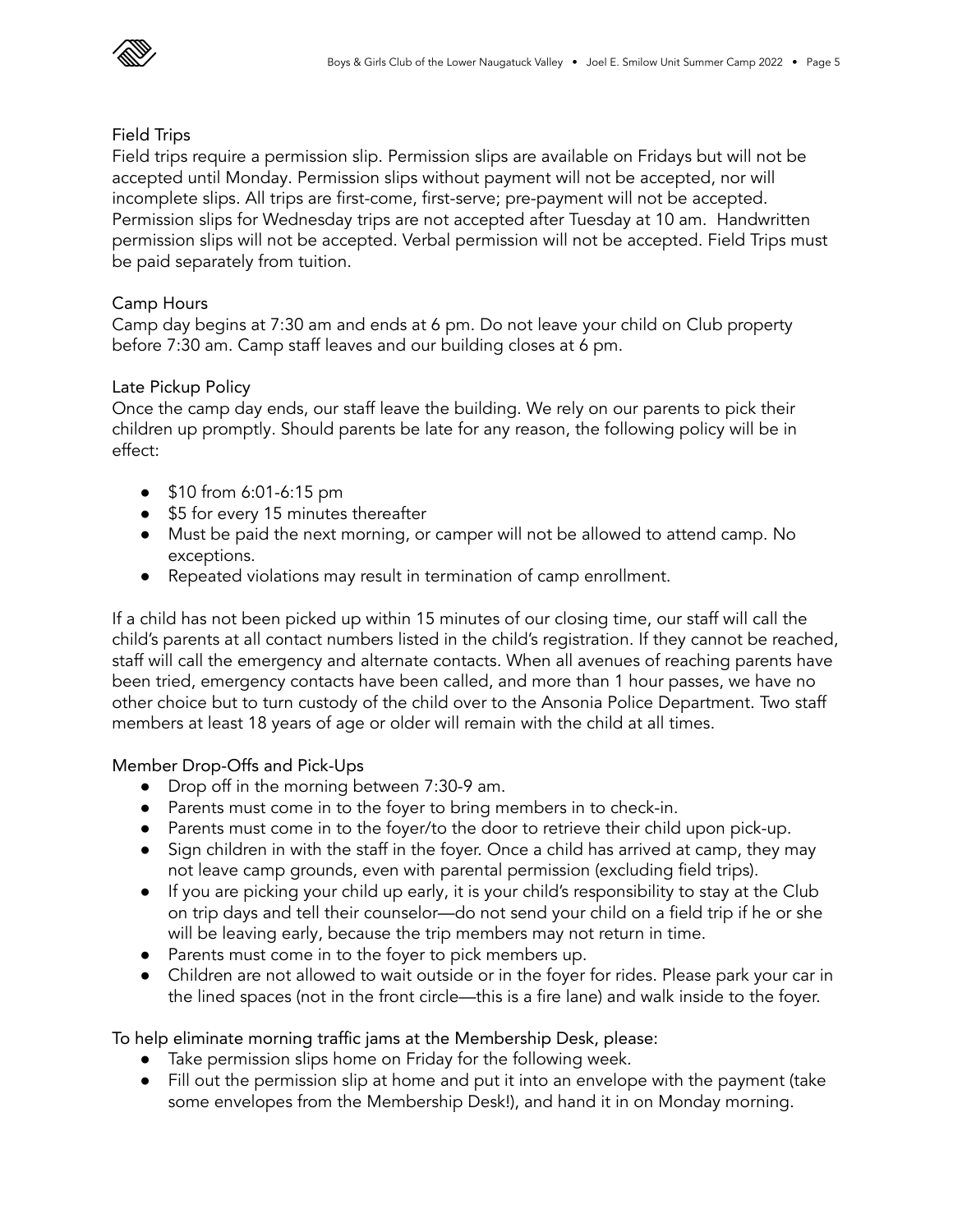

- We will not accept permission slips or payments for trips until Monday.
- The Club accepts personal checks, money orders, and cash. When paying with cash, please ask for a receipt. Be sure to write your child/children's names on all paperwork, or we will not know who to apply the payment to.

# Summer Camp Schedule Updates

A monthly schedule is available at the information desk and through the email newsletter. If you would you like to get a weekly e-mail with the coming week's activities, permission slips, and menu sent right to your inbox, email SmilowClubhouse@BGC-LNV.org with Summer Camp in the subject line.

# Behavior Management

The Boys & Girls Club of the Lower Naugatuck Valley seeks to build a child's self-esteem by helping him or her develop self-control and responsibility for his or her actions. We never use physical or corporal punishment. To minimize the need for disciplinary action, a few simple rules are established at our Club. These rules set limits of behavior for the safety and protection of the children. We train our staff and volunteers to be firmly supportive and consistent in their approach. Our goal is to help each child achieve self-control.

We ask you to support us in encouraging positive behavior with all the children at our Club and to use appropriate language and attitude while visiting our Club.

Club Rules

- No leaving the Club without permission
- Respect is a must...no profanity, fighting, or rudeness
- No running, roughness, or horseplay
- You must take good care of Club equipment. If you break it, you will be asked to pay for it
- No electronics usage in the gym
- Keep your hands to yourself, no name calling or bullying
- No sitting on tables—including pool tables
- No smoking, chewing gum, or gambling/trading
- No food outside of the food court
- Members must stay with their group
- No hanging around Club property
- HAVE FUN!

# Termination Policy

If the following situations should arise, we may ask that your child be withdrawn from our program

- Verbal or physical abuse by your child to other children or staff
- Use or possession of alcohol, drugs, or any other illegal substance
- Possession of a weapon or any item which could cause bodily harm
- Defacing or destroying the Club's property. Members will be asked to pay for anything they break and will be suspended until payment is made.
- Disrespect or refusing to listen to staff
- Running/leaving the Club
- Not following transportation safety guidelines that could cause physical harm to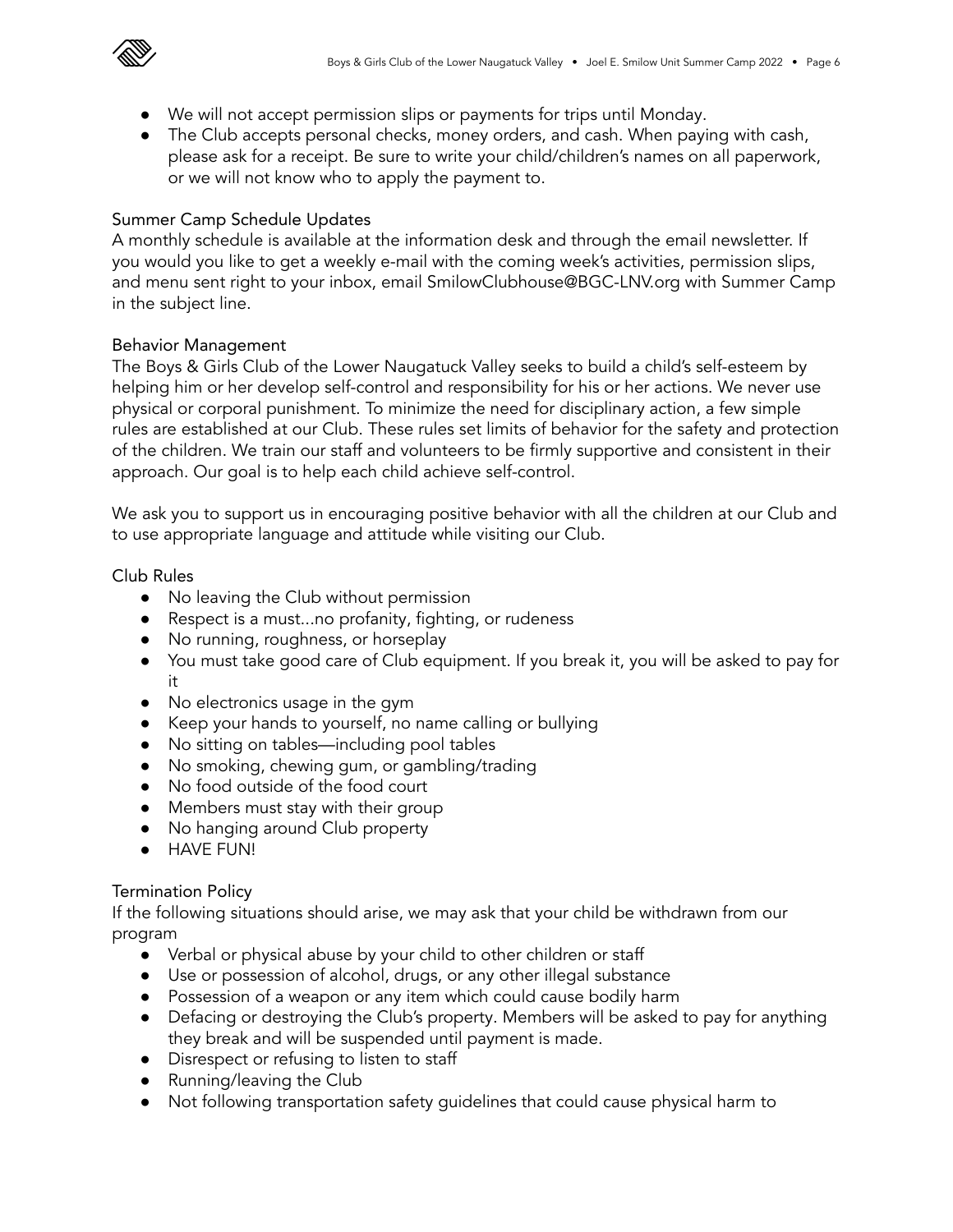

himself/herself or other others

Discipline Process

- Verbal warning
- Time-out, written discipline notice
- Meeting with parent, written discipline notice
- Suspension without refund
- Expulsion without refund

If your child is suspended or expelled from the Club, it is expected that they will be picked up from the Club immediately

# Visitors

In order to provide a safe environment for all members, all parents and visitors must check in at the Membership Desk. Parents are to remain at the Membership Desk while Club staff locates your child. All visitors must have permission to enter the Club, and acceptable attire and behavior are required to be permitted access to the Club and our activities. Any person not following the rules of the Club will be asked to control their behavior and/or asked to leave the building. If police are called to escort people from the building, that person(s) will not be allowed back into the building.

# Breakfast & Lunch

Breakfast and lunch are provided free of charge. Campers who choose not to eat the free breakfast and/or lunch, must bring their own food from home; please label all your child's belongings with first and last names. Please note we are not a peanut-free facility.

# Gym Rules

Sneakers must be worn in the gym. Good sportsmanship must be practiced at all times.

# Personal Belongings

The Boys & Girls Club of the Lower Naugatuck Valley is not responsible for lost or stolen personal items, including, but not limited to: cell phones, iPods, iPads, laptops, eyeglasses, headphones, money, and clothing. To avoid items being lost or stolen, members are encouraged to leave all personal items at home. Lockers are available, just bring your own lock. Locks must be removed nightly.

# Lost & Found

Mark every article of clothing, your child's backpack, lunch box, and all belongings with your child's first and last names. We have a lost and found area where items are stored for up to two weeks. Due to limited space, if items are not claimed, we will donate the unclaimed items to a community agency. Please check with your child before you leave the Club to ensure he or she has all of their belongings.

# Smoke-Free Environment

Our Club is a smoke-free zone, and we maintain a smoke-free environment. We ask that you do not smoke at our Club, in our parking lot, or in the view of the children as you drop off or pick up your children.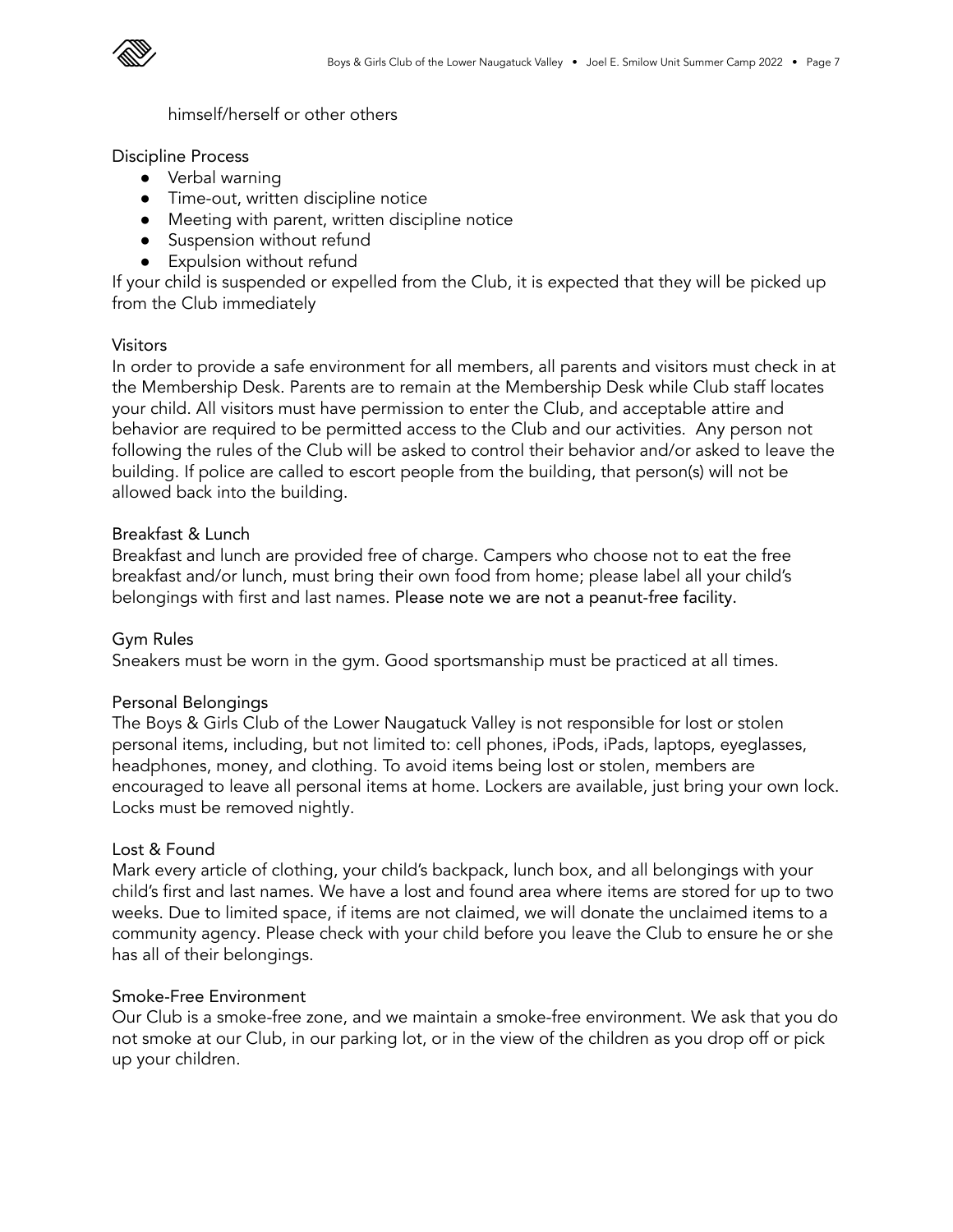

# Emergency Medical Procedure & Illness

In case of a medical emergency, a qualified staff member will attend to first aid as needed. Another staff member will notify the family of the child. For extreme emergencies, 911 will be called. An ambulance will take the child and a staff member to the nearest hospital. The child's emergency permission form will be brought with them. Another staff member will notify the family or alternate pick-up persons to meet the child at the emergency room.

In the event a child becomes ill while at the Club (including the discovery of head lice), parents will be notified and it is expected that parents will pick the child up within one hour of being notified. The Boys & Girls Club reserves the right to request a clearance from a doctor before a child returns to camp.

# COVID-19

We follow all local, state and federal guidelines pertaining to COVID-19. Guidance is given by Naugatuck Valley Health District on a case-by-case basis. Face coverings for Club members and staff are recommended and welcomed but not required. Anyone showing any symptoms of COVID-19 (vaccinated or unvaccinated) must isolate at home and test with a PCR, antigen, or self-test, and may not return to camp until they are symptom-free for at least 24 hours. Anyone who tests positive for COVID-19 must isolate at home for at least 5 days; longer if symptoms develop and persist. Anyone who tests positive who is no longer experiencing symptoms after 5 days of isolation and wishes to return are recommended to wear a mask for an additional 5 days. All positive test cases are to be reported to Baron Jones, Unit Director, BaronJones [baronjones@bgc-lnv.org](mailto:baronjones@bgc-lnv.org) , 203-735-1200, within 24 hours.

# Head Lice Policy

The Boys & Girls Club of the Lower Naugatuck Valley has a no-nit policy. Any child with lice will be sent home and not allowed to return until a medicinal shampoo procedure is completed and their head is free of all nits. Children will be rechecked by a first aid certified staff member and will be sent home if any nits are found. We will hold random checks, performed by first aid certified staff, throughout the summer to ensure a nit-free environment for the health and safety of all Club members.

# Medicine

If your child requires an epi-pen or inhaler, a completed Authorization for the Administration of Medicine form must be submitted with the medication. Children requiring these medicines may not attend without one of these properly completed forms. The Boys & Girls Club does not accept or administer any other medications. We will, however, make reasonable accommodations for a parent or guardian to come administer any other needed medications. We must know of any medications your child takes, even at home, in case of emergency. Please note that we are not a peanut-free facility.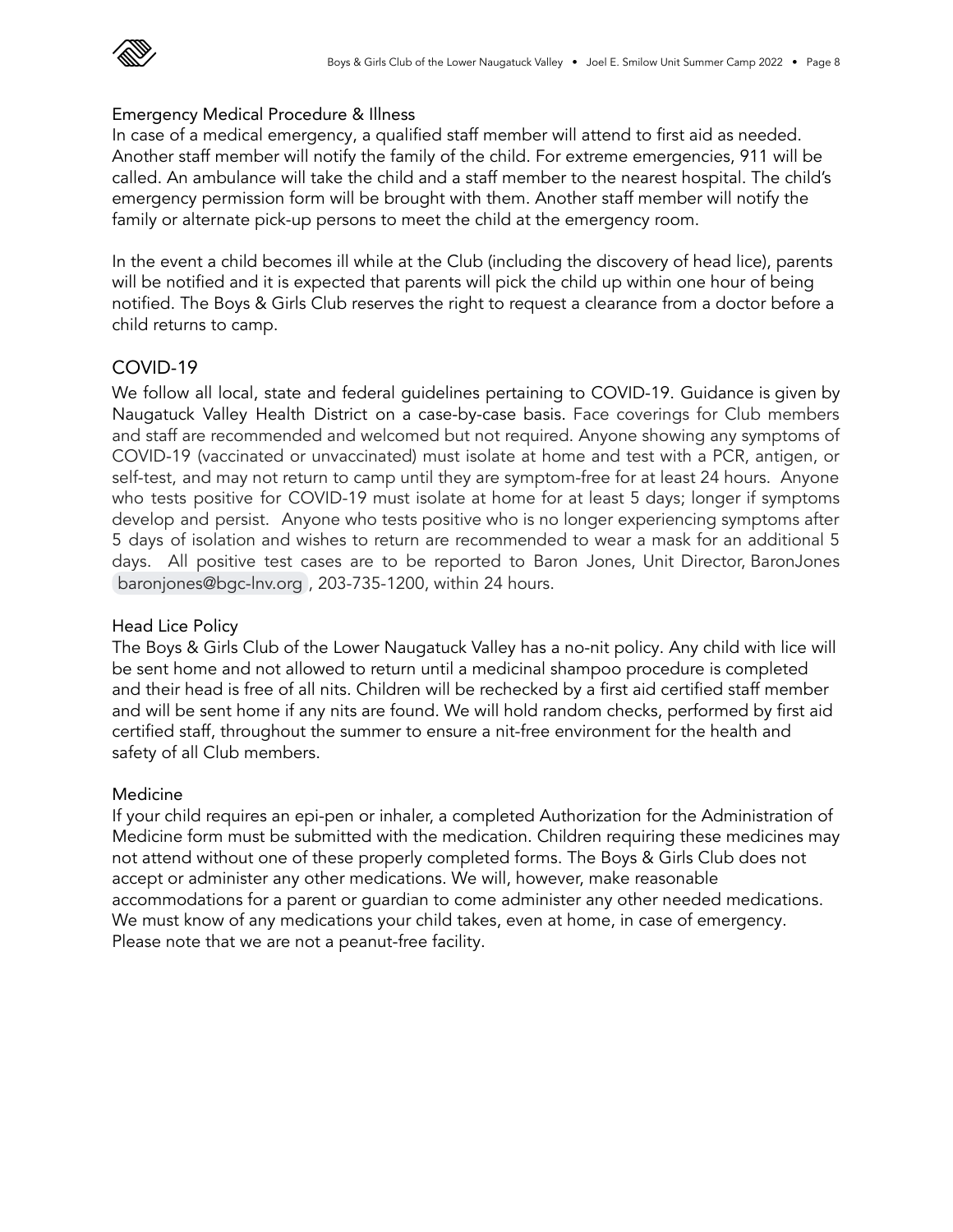

#### Toilet Training

The Boys & Girls Club of the Lower Naugatuck Valley does not accept children into membership who are not toilet trained. It is the same policy that governs acceptance into the public schools, which is designed not only to prevent "accidents and distractions" during the course of the school day, but to ensure the well-being, health, and self-esteem of the child. However, from time to time, accidents may happen. In the event of an accident, you can expect these procedures to be followed:

- Club staff will clean your child as well as possible and will provide clean clothes for the child to wear while waiting for their parent to arrive.
- Parents will be notified immediately through the contact numbers provided on the child's registration. Children will be kept in the Director's office until the parent arrives.
- Parents are expected to respond as quickly as possible and to bring clean, dry clothing for their child. If we provided clothing, parents are to launder it and return it the next day.
- Huggies®, Pampers ®, or any other type of diaper or "pull up" are not acceptable undergarments and will be taken as a sign that a child is not toilet trained.
- Any child who has more than two toilet accidents during summer camp will be considered not toilet trained and will not be allowed to participate in Club activities for the remainder of summer camp. A pro-rated reimbursement for membership or program fees will be issued, as determined by the Club.

# Fire Procedure

In the event of a fire, evacuation from the building will be through the closest fire exit. Staff will be responsible for supervising the children under their care and leading them to the fire exit. The group will walk safely away from the building, and line up for attendance. The staff will immediately take attendance. Should it not be possible to return to the building, parents will be notified via cell phone to pick up their children.

# Evacuation

In the event that the facility must evacuate, the children will be escorted to a safe location by staffl. Notes will be posted to alert parents of the location of the children. Parents will also be notified by cell phone to pick up their children. Ratios will be maintained at all times and two staff will remain with the children until all children are picked up.